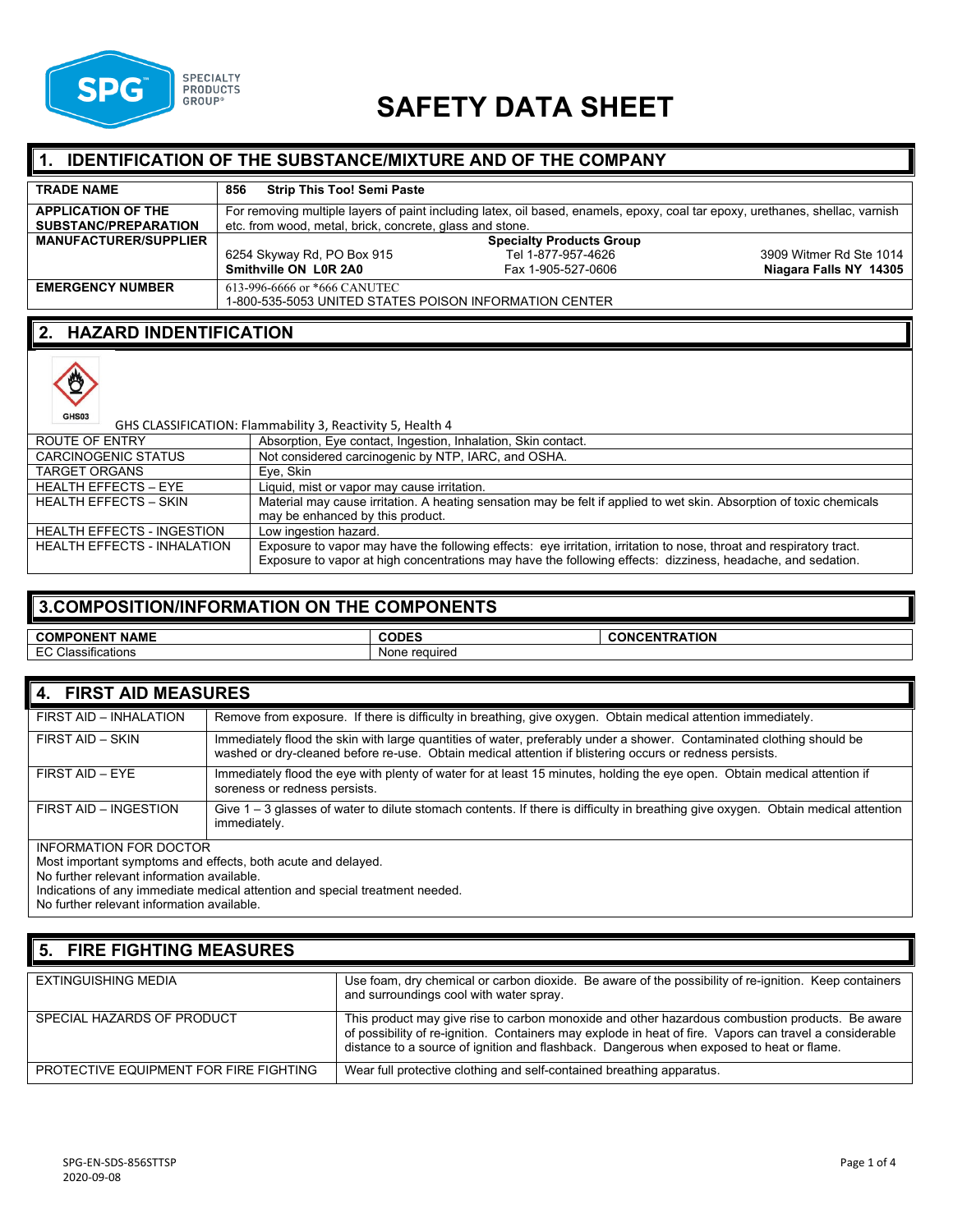# **856 STRIP THIS TOO!™ SEMI-PASTE**

#### **6. ACCIDENTAL RELEASE MEASURES**

| <b>SPILL PROCEDURES</b>      | Contain and absorb using earth, sand or other inert material. Transfer into suitable containers for recovery or     |
|------------------------------|---------------------------------------------------------------------------------------------------------------------|
|                              | disposal.                                                                                                           |
| PERSONAL PRECAUTIONS         | Eliminate all sources of ignition. Vapors can accumulate in low areas. Consider need for evacuation.                |
| ENVIRONMENTAL PRECAUTIONS    | Prevent the material from entering drains or water courses. Notify authorities if spill has entered water course or |
|                              | sewer or has contaminated soil or vegetation.                                                                       |
| REFERENCE TO OTHER SECTIONS. |                                                                                                                     |

#### **REFERENCE TO OTHER SECTIONS**

See Section 7 for information on safe handling

See Section 8 for information on personal protection equipment

See Section 13 for disposal information

#### **7. HANDLING AND STORAGE**

| <b>HANDLING</b> | Use in well-ventilated area. Use local exhaust ventilation. Avoid inhaling vapor. Avoid contact with eyes, skin and         |
|-----------------|-----------------------------------------------------------------------------------------------------------------------------|
|                 | clothing. Keep container tightly closed when not in use.                                                                    |
| STORAGE         | Store away from sources of heat or ignition. Storage area should be cool, dry, well ventilated, and out of direct sunlight. |
|                 |                                                                                                                             |

#### **INFORMATION ABOUT PROTECTION AGAINST EXPLOSION AND FIRES:**

Keep ignition sources away – Do NOT Smoke

#### **SPECIFIC END USE(S)**

No further relevant information available.

#### **8. EXPOSURE CONTROLS/PERSONAL PROTECTION**

| <b>ENGINEERING CONTROL</b><br><b>MEASURES</b> | Exposure to this material may be controlled in several ways. The measures appropriate for a particular worksite depend<br>on how the material is used and on the potential for exposure. If engineering controls and work practices are not<br>effective in preventing or controlling exposure, then suitable personal protective equipment, which is known to perform<br>satisfactorily, should be used. |
|-----------------------------------------------|-----------------------------------------------------------------------------------------------------------------------------------------------------------------------------------------------------------------------------------------------------------------------------------------------------------------------------------------------------------------------------------------------------------|
| <b>RESPIRATORY PROTECTION</b>                 | The specific respirator selected must be based on the airborne concentration found in the workplace and must not<br>exceed the working limits of the respirator. The following protection is recommended: Respirator equipped with an<br>organic vapor cartridge.                                                                                                                                         |
| <b>HAND PROTECTION</b>                        | Full-length gloves must be worn during all handling operations. Neoprene gloves.                                                                                                                                                                                                                                                                                                                          |
| <b>EYE PROTECTION</b>                         | Chemical goggles must be worn during all handling operations.                                                                                                                                                                                                                                                                                                                                             |
| <b>BODY PROTECTION</b>                        | Discard contaminated protective equipment. If there is danger of splashing, wear overall or apron.                                                                                                                                                                                                                                                                                                        |
| PROTECTION DURING<br><b>APPLICATION</b>       | During application, adequate ventilation must be provided. Mix in a well-ventilated area. If ventilation is poor, wear<br>respiratory protection. During application, flames and unsealed lights must be extinguished and adequate ventilation<br>must be provided.                                                                                                                                       |

### **9. PHYSICAL AND CHEMICAL PROPERTIES**

| Liquid                |
|-----------------------|
| Clear                 |
| Sweet                 |
| Neutral               |
| 1.09                  |
| 194-225°C (381-437°F) |
| >95°C (203°F)         |
| N/D                   |
| N/D                   |
| $>6\%$                |
| N/D                   |
| N/D                   |
| 0                     |
|                       |

# **10. STABILITY AND REACTIVITY**

| <b>STABILITY</b>                 | Stable under normal conditions                                      |
|----------------------------------|---------------------------------------------------------------------|
| CONDITIONS TO AVOID              | High temperatures, static discharge, or exposure to direct sunlight |
| MATERIALS TO AVOID               | Strong oxidizing agents, alkalis, acids, bases                      |
| HAZARDOUS POLYMERIZATION         | Will not occur.                                                     |
| HAZARDOUS DECOMPOSITION PRODUCTS | Oxides of carbon, unidentifiable organic materials.                 |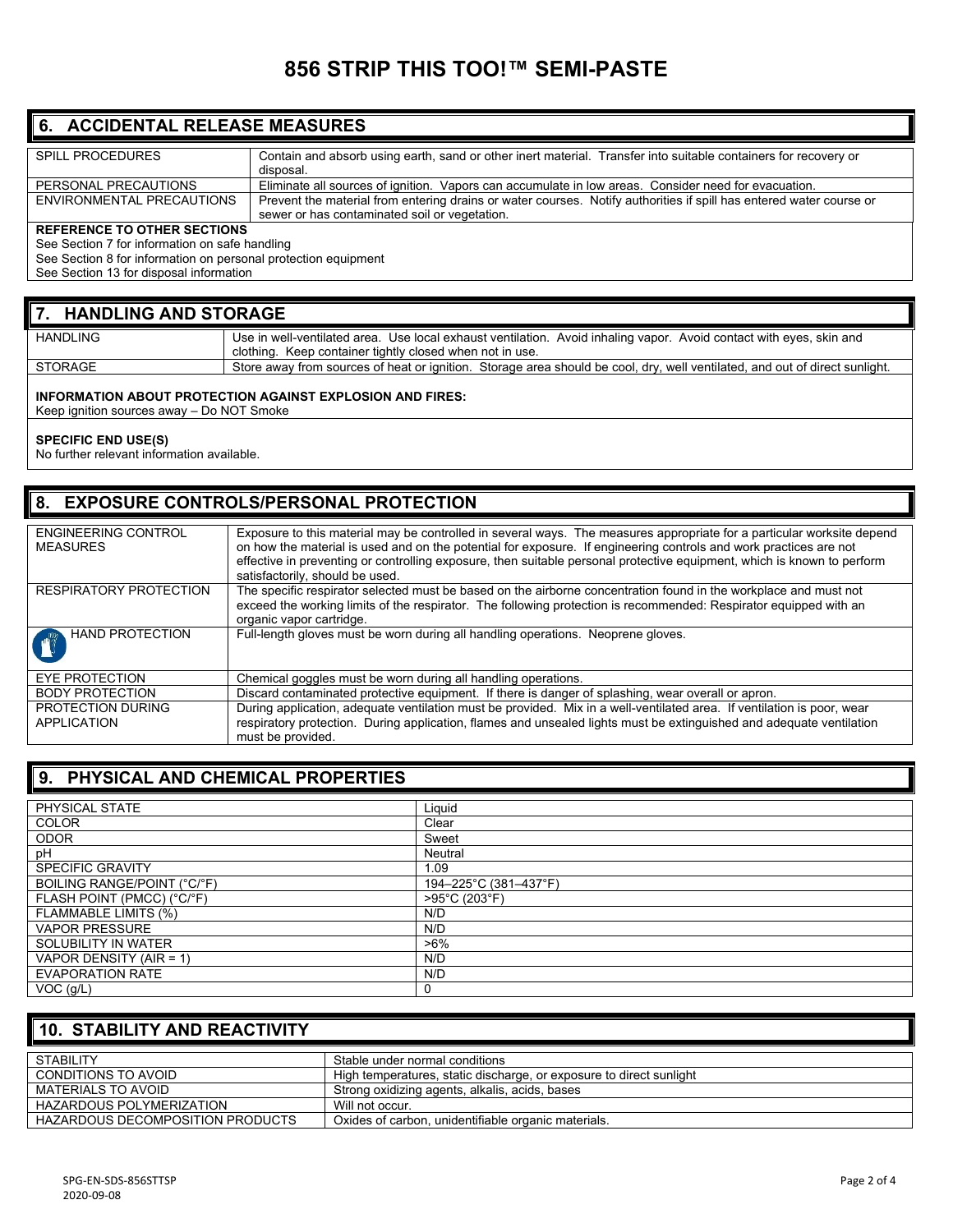# **856 STRIP THIS TOO!™ SEMI-PASTE**

| $\parallel$ 11. TOXICOLOGICAL INFORMATION |                                  |  |
|-------------------------------------------|----------------------------------|--|
| <b>ACUTE TOXICITY</b>                     | Dizziness, headache              |  |
| CHRONIC TOXICITY                          | None reported                    |  |
| <b>CARCINOGENICITY</b>                    |                                  |  |
| REPRODUCTIVE/                             | Not considered to be teratogenic |  |
| DEVELOPMENT TOXICITY                      |                                  |  |
|                                           |                                  |  |

# **12. ECOLOGICAL INFORMATION**

| TENCE/DEGRADABILIT<br>$\overline{1}$<br>D⊏            | <br>$\overline{\phantom{a}}$<br>The product is expected to be readily biodegradable. |
|-------------------------------------------------------|--------------------------------------------------------------------------------------|
| <b>ATION</b><br><b>BIO</b><br><b>\CCUMULA</b><br>.⊥A′ | l to bioaccumulate.<br>: expected<br>Product is not<br>15 HUL                        |
| ידומועמי<br>$E^{\sim}$<br>JAIUL.                      | N/D                                                                                  |
|                                                       |                                                                                      |

#### **RESULTS of PBT and vPvB Assessment PBT:** N/A

**vPvB:** N/A

### **13. DISPOSAL**

| <b>PRODUCT DISPOSAL</b>   | Clean up spill immediately.                                                                                                                                                  |
|---------------------------|------------------------------------------------------------------------------------------------------------------------------------------------------------------------------|
| <b>CONTAINER DISPOSAL</b> | Labels should not be removed from containers until they have been cleaned. Do not cut, puncture or weld<br>on or near to the container. Do not incinerate closed containers. |

#### **UNCLEANED PACKAGINGS:**

**Recommendation:** Disposal must be made according to official regulations

| 14. TRANSPORTATION INFORMATION |                |  |
|--------------------------------|----------------|--|
| DOT CFR 172.101 DATA           | Not regulated  |  |
| UN PROPER SHIPPING NAME        | Not applicable |  |
| UN CLASS                       | N/A            |  |
| UN NUMBER                      | N/A            |  |
| UN PACKAGING GROUP             | Not applicable |  |
| <b>MARINE POLLUTANT</b>        | No             |  |
| SPECIAL PRECAUTIONS FOR USER   | N/A            |  |

#### **15. REGULATORY INFORMATION**

| SARA Title III Sect. 304 | Not regulated                  |
|--------------------------|--------------------------------|
| <b>ICAO/IATA</b>         | Not applicable, unregulated    |
| <b>ADR/IMDG</b>          | Not applicable, unregulated    |
| WHIMS                    | Class B -3, combustible liquid |